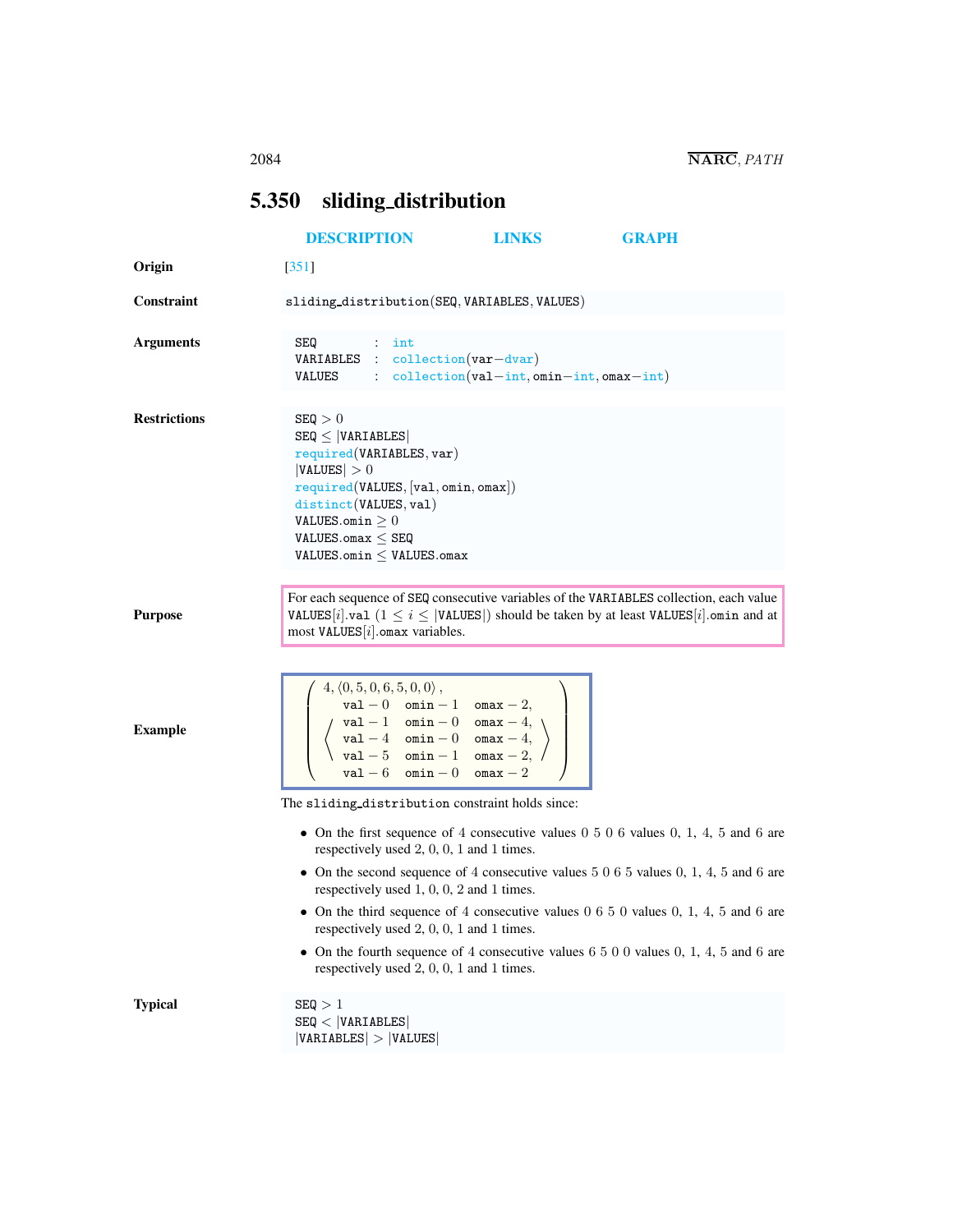## <sup>20031008</sup> 2085

<span id="page-1-0"></span>

| <b>Symmetries</b> | • Items of VARIABLES can be reversed.                                                                                                                                                         |  |  |  |  |
|-------------------|-----------------------------------------------------------------------------------------------------------------------------------------------------------------------------------------------|--|--|--|--|
|                   | • An occurrence of a value of VARIABLES var that does not belong to VALUES val<br>can be replaced by any other value that also does not belong to VALUES.val.                                 |  |  |  |  |
|                   | • Items of VALUES are permutable.                                                                                                                                                             |  |  |  |  |
|                   | • VALUES omin can be decreased to any value $> 0$ .                                                                                                                                           |  |  |  |  |
|                   | • VALUES omax can be increased to any value $\leq$ SEQ.                                                                                                                                       |  |  |  |  |
|                   | • All occurrences of two distinct values in VARIABLES, var or VALUES, val can be<br>swapped; all occurrences of a value in VARIABLES.var or VALUES.val can be<br>renamed to any unused value. |  |  |  |  |
| Arg. properties   |                                                                                                                                                                                               |  |  |  |  |
|                   | • Contractible wrt. VARIABLES when $SEQ = 1$ .                                                                                                                                                |  |  |  |  |
|                   | • Prefix-contractible wrt. VARIABLES.                                                                                                                                                         |  |  |  |  |
|                   | • Suffix-contractible wrt. VARIABLES.                                                                                                                                                         |  |  |  |  |
|                   | • Contractible wrt. VALUES.                                                                                                                                                                   |  |  |  |  |
| See also          | common keyword:<br>sliding_sum,<br>stretch_circuit.<br>pattern.<br>stretch_path(sliding sequence constraint).                                                                                 |  |  |  |  |
|                   | part of system of constraints: global_cardinality_low_up.                                                                                                                                     |  |  |  |  |
|                   | specialisation: among_seq (individual values replaced by single set of values).                                                                                                               |  |  |  |  |
|                   | used in graph description: global_cardinality_low_up.                                                                                                                                         |  |  |  |  |
| <b>Keywords</b>   | characteristic of a constraint: hypergraph.                                                                                                                                                   |  |  |  |  |
|                   | combinatorial object: sequence.                                                                                                                                                               |  |  |  |  |
|                   | <b>constraint type:</b> decomposition, sliding sequence constraint, system of constraints.                                                                                                    |  |  |  |  |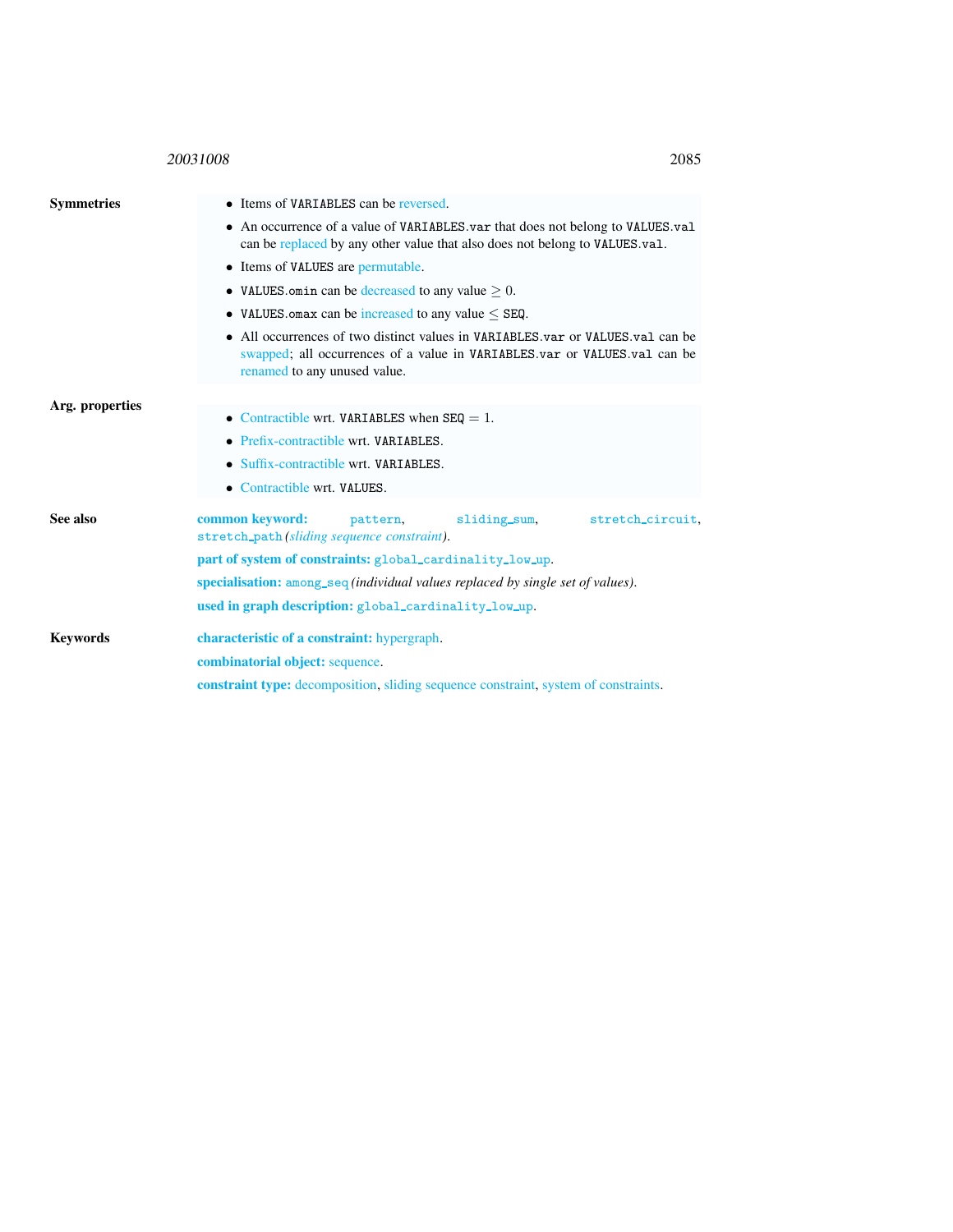<span id="page-2-0"></span>

| Arc input(s)               | VARIABLES                                     |
|----------------------------|-----------------------------------------------|
| Arc generator              | $PATH \rightarrow collection$                 |
| Arc arity                  | <b>SEQ</b>                                    |
| Arc constraint(s)          | global_cardinality_low_up(collection, VALUES) |
| <b>Graph property(ies)</b> | $NARC =  VARIABLES  - SEQ + 1$                |
|                            |                                               |

Graph model Note that the sliding distribution constraint is a constraint where the arc constraints do not have an arity of 2.

> Parts (A) and (B) of Figure [5.686](#page-2-1) respectively show the initial and final graph associated with the **Example** slot. Since all arc constraints hold (i.e., because of the graph property  $\mathbf{NARC} = |\mathbf{VARIABLES}| - \mathbf{SEQ} + 1$ ) the final graph corresponds to the initial graph.



<span id="page-2-1"></span>Figure 5.686: (A) Initial and (B) final graph of the sliding distribution $(4, \langle 0, 5, 0, 6, 5, 0, 0 \rangle, \langle 0 \ 1 \ 2, 1 \ 0 \ 4, 4 \ 0 \ 4, 5 \ 1 \ 2, 6 \ 0 \ 2 \rangle)$ constraint of the Example slot where each ellipse represents an hyperedge involving  $SEQ = 4$  vertices (to each ellipse corresponds a global cardinality low up constraint)